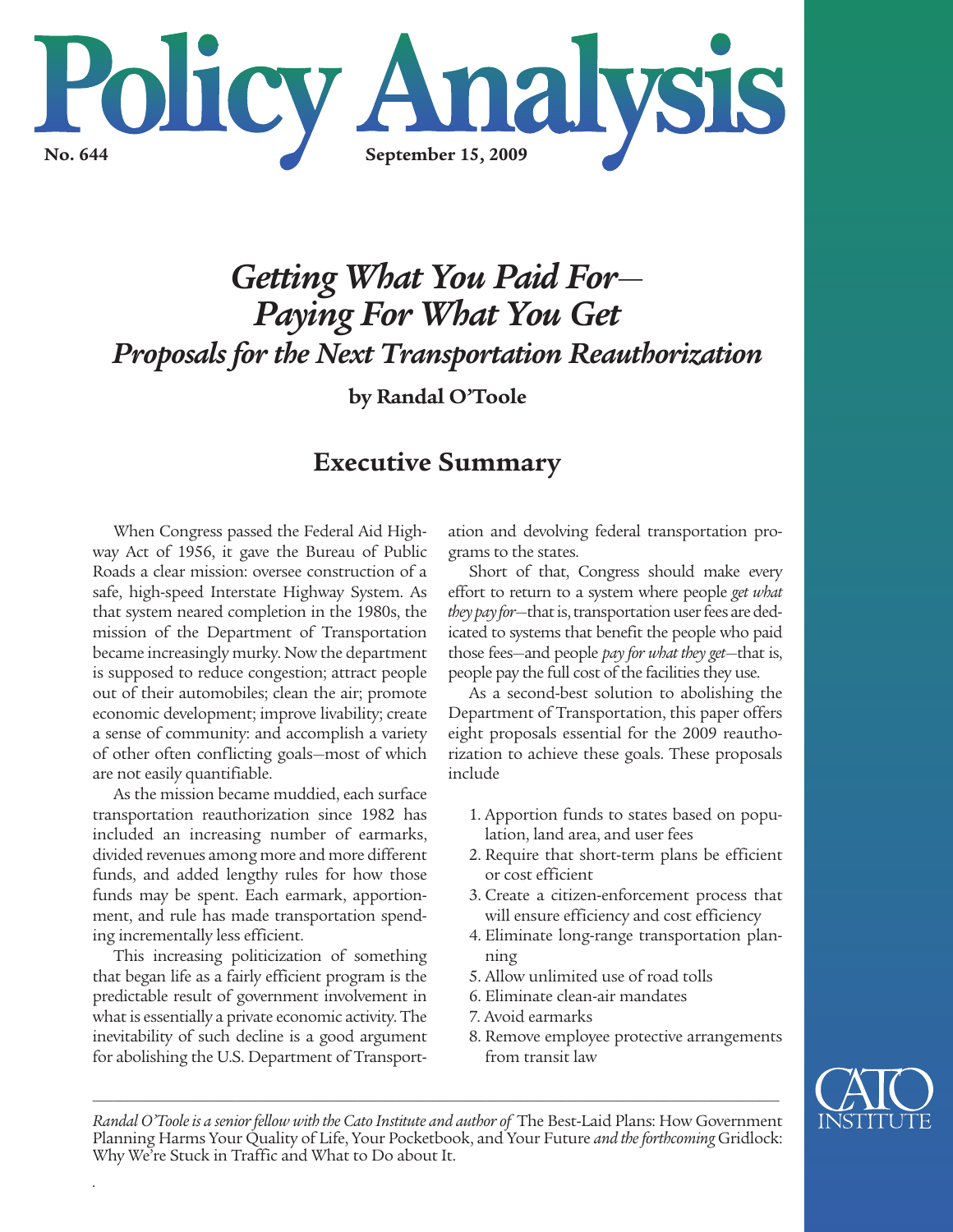**Interstate highways make up only 2.5 percent of road lane-miles, yet they carry 20 percent of all passenger travel and 11 percent of all freight.**

### **Wanted: A Clear Mission**

For government agencies to succeed, they need two things. First, agencies must have a clear, narrowly defined mission. "Government will malperform if an activity is under pressure to satisfy different constituencies with different values and different demands," says Peter Drucker. "Performance requires concentration on one goal. It requires setting priorities and sticking to them."<sup>1</sup>

Second, agencies must be supported by a funding mechanism that rewards managers for accomplishing the mission. As William Niskanen describes in Bureaucracy and Representative *Government*, government agencies try to maximize their budgets. <sup>2</sup> So any conflict between an agency's mission and its funding will be resolved in favor of funding.

When Congress created the Interstate Highway System in 1956, it gave a simple mission to the Bureau of Public Roads: oversee the construction of a safe, high-speed highway network throughout the United States. It reinforced this mission by funding the highways out of user fees in the form of gasoline, tire, and truck taxes. This gave the engineers who designed the system a form of feedback: if they built roads people used, they would generate the tax revenues needed to build more roads. While imperfect, it was superior to a system in which transportation planners chase after any tax dollars they can find.

The Interstate Highway System is the largest and most successful megaproject in history. Like all megaprojects, it went over budget and took longer to complete than anticipated. This was mainly due to the last-minute addition of more than 5,000 miles of expensive routes that had not been in the original plans and because the funding system created to pay for the highways failed to account for inflation. 3

Ultimately, however, the interstates produced enormous benefits for everyone. Though interstate highways make up only 2.5 percent of the lane miles of roads in this country, they carry nearly a quarter of the highway passenger

miles and more than 40 percent of highway freight.<sup>4</sup> Counting all forms of travel, they carry 20 percent of passenger miles and 11 percent of all freight.<sup>5</sup>

The increases in speed provided by interstate highways led to huge increases in America's productivity. Researchers estimate that new highways were responsible for an average of about a quarter of America's growth in productivity in the 1950s, 1960s, and 1970s. As the Interstate Highway System neared completion, this contribution tapered off, falling to just 7 percent in the 1980s.<sup>6</sup>

Interstate highways also proved to be far safer than other roads. Users of urban interstates suffer only half the fatalities per vehicle mile as users of other urban roads and streets, while users of rural interstates suffer well under half the fatalities per vehicle mile as users of other rural highways and roads.<sup>7</sup> By attracting traffic away from more dangerous roads, interstates have saved hundreds of thousands of lives. 8

The Interstate Highway System accomplished all of this without any subsidies. Federal highway user fees paid for 90 percent of the cost of the system, and state highway user fees covered virtually all of the remaining 10 percent.

As the Department of Transportation completed its mission of building the Interstate Highway System, however, Congress failed to give it a clear, new mission. The department still collects gas taxes from the states and redistributes them to the states, but beyond that, the goal of federal surface transportation spending is unclear. Instead, Congress passed numerous laws that gave the department multiple goals that often conflict with one another.

Is the department's goal to promote mobility and relieve congestion, as stated in Congress's "declaration of policy" in 23 U.S.C. 101(b)? Is it to get urban drivers out of their automobiles, as might be inferred from the diversion of gas taxes to mass transit beginning in 1982? Is it to reduce automotive air pollution, as mandated in the Clean Air Act Amendments of 1990? Is it to promote compact urban development, inferred from some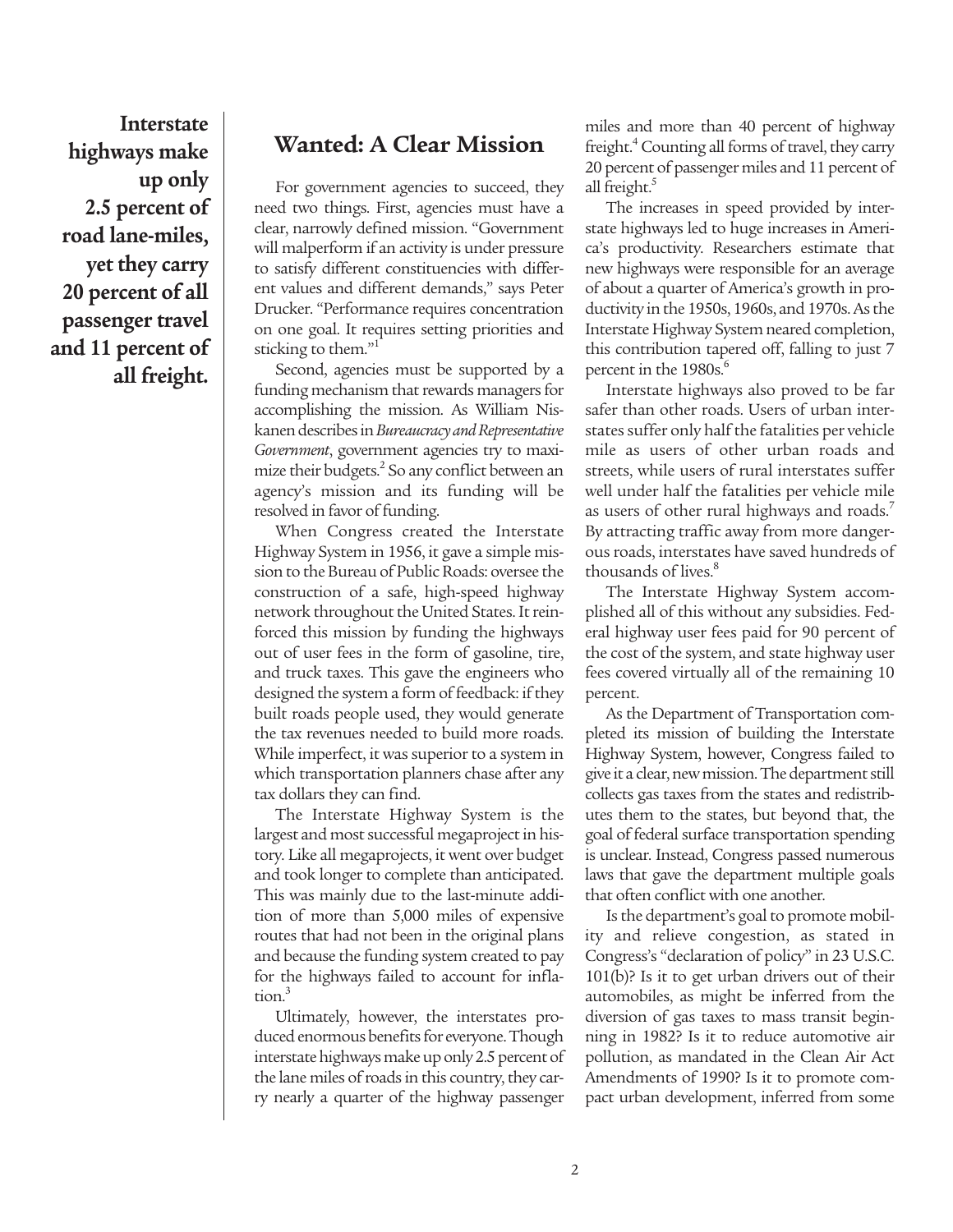of the requirements of the Intermodal Surface Transportation Efficiency Act of 1991?

This growing list of often incompatible goals has coincided with a severing of the incentives created by funding highways out of highway user fees. More than 15.5 percent of gasoline taxes are now automatically diverted to transit, where they are apportioned into at least 24 different funds. <sup>9</sup> Congress earmarks billions of dollars of other user fees, often to nontransportation projects.

The remaining revenues are apportioned into at least 10 other funds, not all of which are highway related. These include administration, interstate maintenance, the National Highway System, surface transportation, bridges, recreation trails, and metropolitan planning. <sup>10</sup> After deducting all diversions away from highways, as little as 61.5 percent of federal highway user fees are actually spent on highway construction and maintenance. <sup>11</sup> Because of this political division of funds into innumerable pots, state and local transportation planners no longer see any connection between the fees generated by transportation users and the share of federal transportation funds that they collect.

The severing of the connection between user fees and transportation planning is a predictable outgrowth of the Department of Transportation's increasingly murky mission. In 1950, University of Michigan economist Shorey Peterson warned that transportation decisions should focus on quantitative values such as safety and efficiency, and not "broad matters of public interest." Trying to account for the public interest would, he said, lead to "the wildest and most irreconcilable differences of opinion" and make transportation "peculiarly subject to 'pork-barrel' political grabbing."<sup>12</sup> This is exactly what has happened as the department's clear mission to build a highway network was replaced by multiple and conflicting goals.

# **Efficiency and Cost Efficiency**

The Department of Transportation's muddy mission and lack of emphasis on user fees have led to two major problems with U.S. transportation. First, many users no longer get what they pay for. For example, large shares of highway user fees are diverted to other programs. Second, many users do not pay for what they get. For example, rail transit fares rarely cover the operating costs, much less the capital costs, of the trains.

These problems are pervasive throughout our transportation networks, and are not limited to certain modes. Some highway users are cross-subsidized by other users or subsidized by general taxpayers, while many transit users pay the full cost of their transportation.

Two fundamental concepts—*efficiency and cost efficiency*—should be at the center of a sound federal transportation policy. Unfortunately, these concepts have been neglected in recent decades. Although two of the last three transportation reauthorization bills included "efficient" or "efficiency" in their titles, the laws included no enforceable mechanisms to ensure that funds are efficiently spent. As a result, state and metropolitan transportation planners made almost no efforts to ensure that their programs are efficient or cost efficient, and in many cases it is clear that they are extremely inefficient.

Efficiency and cost efficiency are important because resources are limited. If limited resources are invested inefficiently, then public benefits will be reduced and opportunities to generate greater benefits elsewhere will be lost.

Anyone concerned about any transportation-related issues should favor policies that promote efficient and cost-efficient facilities. Worried about safeguarding the taxpayers' pocketbooks? Then you need efficient systems. Want to reduce greenhouse gas emissions? Then you need cost-efficient policies. Every ton of greenhouse gases abated by projects that cost \$10,000 a ton means 999 tons are not abated by projects that cost only \$10 a ton.

Efficiency and cost efficiency are two different things. *Efficiency* can be calculated only when all benefits and costs can be measured in dollars. A program or plan is efficient if all

**The severing of the connection between user fees and transportation is a predictable outgrowth of the Department of Transportation's increasingly murky mission.**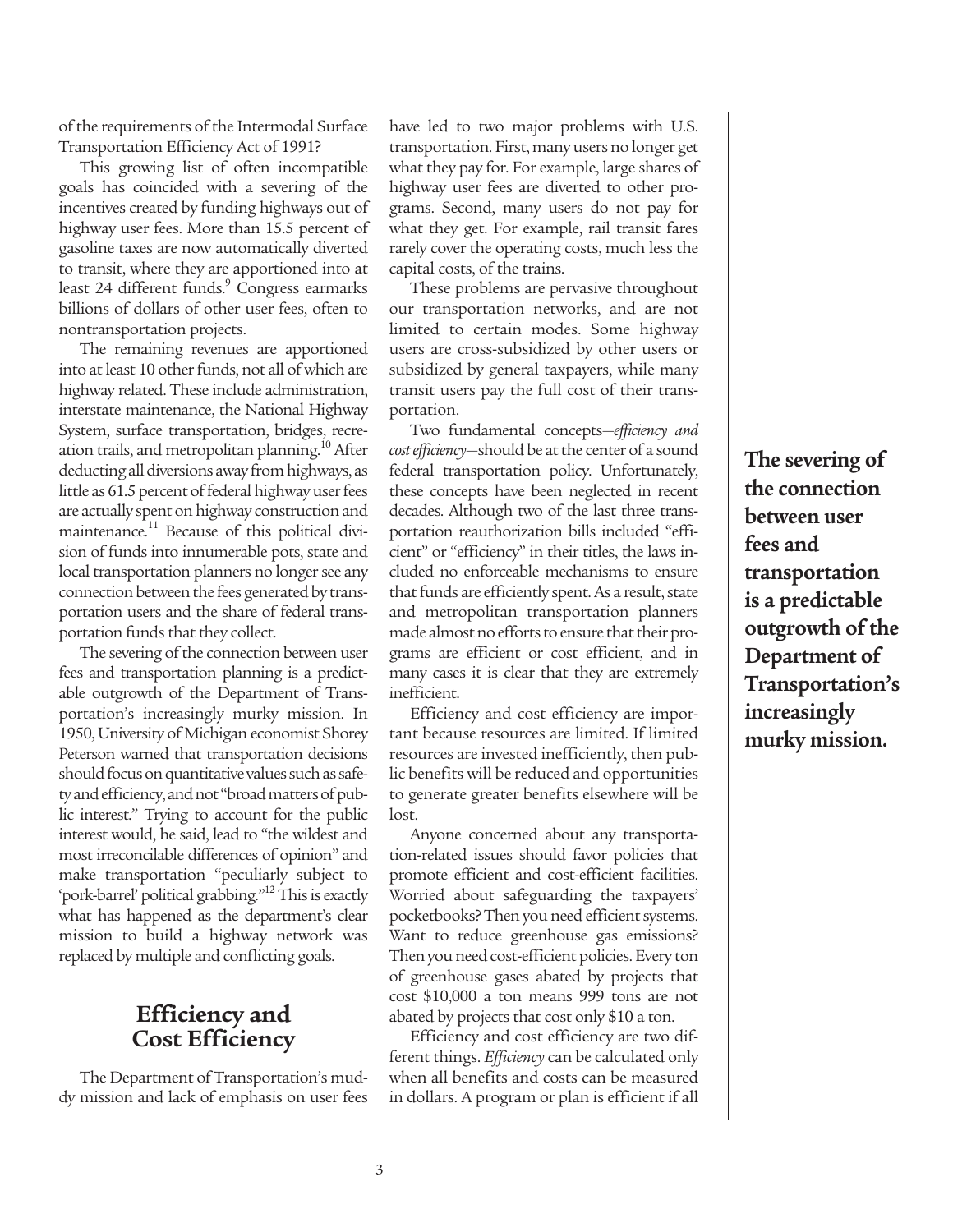of the individual components or projects in the plan have benefits that are greater than their costs. If funding is limited, then only the projects with the greatest benefit-cost ratios should be funded.

*Cost efficiency* is calculated when some of the benefits cannot easily be measured in dollars. Those benefits might include such things as hours of congestion relief or tons of greenhouse gases abated. These benefits are estimated for each candidate project along with the dollar costs. The projects are then ranked in terms of dollars per hour of congestion relief, dollars per ton of greenhouse gases abated, and so forth. Only the projects with the highest rankings (lowest cost per unit of benefit) should be considered.

Efficiency calculations go hand-in-hand with projects that can be paid for out of user fees. If users are willing to pay for the full costs of building, maintaining, and operating a transportation facility, then that facility is efficient by definition.Theweakening connection between transportation policy and user fees means that policy makers and planners have little incentive to worry about efficiency.

For many people, some parts of our transportation network have been subsidized for so long that the idea of funding transportation out of user fees seems as obsolete as letting private banks issue their own money. "Transportation is a public good," they say, meaning people benefit from it even if they don't use it. 13

To some degree, almost anything—food, shelter, transportation, even entertainment can be considered a public good. But for the most part, these things are private. Nearly all of the benefits of passenger transportation go to the people who are being transported, so they should pay the cost. If society believes that low-income or disabled people need subsidies or a safety net, that is a different question and can be dealt with by the states, such as by using "transportation stamps" similar to food stamps.

Cost-efficiency calculations must be made when social concerns such as pollution or safety are paramount. To be effective, the benefits must be selected using the standards set by the Government Performance and Results Act of 1993: that is, they must be "outcome-related" and "quantifiable."<sup>14</sup>

*Clean air*, for example, is an outcome that can be quantifiably measured in pounds or tons of various pollutants. *Safety* is an outcome that can be measured in fatality, injury, or accident rates. *Reduction in vehicle miles traveled*, however, is not an outcome: it is a means to other outcomes such as clean air and safety. Since reducing the effects of driving may be more cost efficient at achieving these outcomes than reducing driving itself, reducing driving should not be a cost-efficiency goal.

The difference between efficiency and cost efficiency raises the potential for conflicts: the most efficient program may not be the most cost-efficient way of reducing pollution, and the most cost-efficient way of reducing pollution may not be the most cost-efficient way of increasing transportation safety. In practice, such conflicts are not as serious as might be thought because the most efficient programs also tend to be cost efficient in achieving various other social goals. Since reducing congestion also reduces energy consumption, pollution, and greenhouse gas emissions, projects that are cost-efficient at reducing one are often cost efficient at reducing the others.

Despite the importance of developing efficient and cost-efficient transportation programs, these concepts play very little role in transportation policymaking and planning today. Through its orgy of earmarking and apportionment of the remaining funds into dozens of ever-smaller pots of money, Congress signals that politics is more important than efficiency in allocating transportation funds.

The Department of Transportation gives minimal consideration to efficiency or cost efficiency when selecting which projects to fund. In one of the department's few token nods to cost efficiency, the Federal Transportation Administration has a "cost-effectiveness" rating requiring that, to get federal funding, transit projects must cost less than \$24 per "hour of transportation user benefit."<sup>15</sup> This means, however, that a project that costs

**Through its orgy of earmarking and apportioning funds into dozens of ever-smaller pots of money, Congress signals that politics are more important than efficiency in allocating transportation funds.**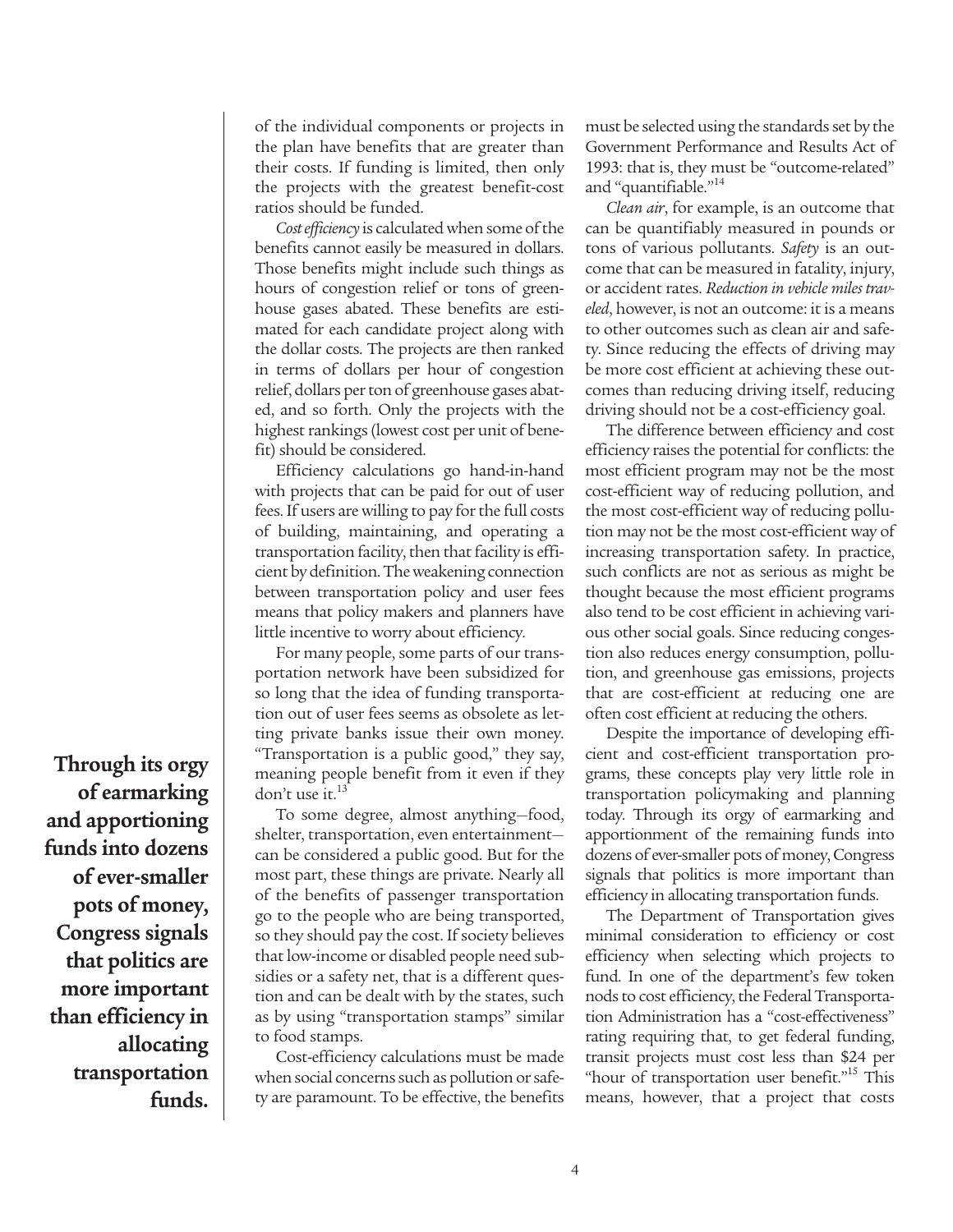\$23.99 per hour is as likely to be funded as a project that costs only \$0.99 per hour, even though the latter project is more than 24 times as cost efficient as the former.

To the extent that the terms "efficiency" and "cost efficiency" appear in state and metropolitan transportation planning documents, they are misunderstood or misused. For example, planners claimed that the plan for Los Angeles was cost efficient because its benefitcost ratio was greater than 1.0.<sup>16</sup> This is a misuse of the term cost efficient, which is not measured in benefit-cost ratios: efficiency is. Moreover, a plan is only efficient if all projects in the plan have ratios greater than 1, yet a plan can have a benefit-cost ratio greater than 1 even if many of its projects have benefit-cost ratios less than 1. The Los Angeles plan made no effort to show that all of its projects had ratios greater than 1 (and some certainly did not).

Concerned about government waste, the Utah state legislature required Utah metropolitan planning organizations to do a cost-efficiency analysis of each project considered in their plans. After the plan for the Salt Lake City region was done, a state auditor found that planners had "cooked the books" to boost the apparent cost efficiency of certain politically favored projects.<sup>17</sup> Despite this public revelation, the metropolitan planning organization continued to support the politically favored, but cost-inefficient, projects.<sup>18</sup>

A recent review of long-range transportation plans for the nation's 70 largest metropolitan areas found that almost none of them considered efficiency or cost efficiency when preparing plans or selecting projects to be funded.<sup>19</sup> Many of the plans did not even mention such concepts, and those that did, other than Salt Lake City's, failed to offer any evidence that planners had given them serious consideration.

Among transportation users, too much debate over transport funding has focused on modes rather than efficiency. Is mass transit inherently superior to driving? Are trains inherently superior to buses? Should cities create auto-hostile streets in order to promote bicycling and walking?

Debates over modes are often based more on myth and fantasy than on any real evaluation of benefits and costs. <sup>20</sup> Rather than getting transfixed by one mode or another, federal policymakers should create systems that encourage state and local transportation planners to find the most efficient or costefficient modes and transportation facilities for their areas.

# **Congestion, Infrastructure, and Economic Stimulus**

Since Congress's mission for the Department of Transportation began to lose focus in 1982, the amount of time people waste in urban congestion has quintupled and the cost of congestion has increased by 10 times. The Texas Transportation Institute estimates that the total cost of congestion to commuters was \$78 billion in  $2005$ .<sup>21</sup> When the cost to businesses that must, for example, purchase and operate more delivery trucks to make the same amount of deliveries is taken into account, the total cost must be more than \$100 billion a year.<sup>22</sup> These costs directly resulted from the politicization of transportation decisions that were once made primarily on safety and efficiency grounds.

When the Interstate 35W bridge collapsed in Minneapolis in August 2007, many blamed the collapse on inadequate maintenance and infrastructure funding. "Nearly 30 percent of bridges in the U.S. are structurally deficient or functionally obsolete," CBS News breathlessly reported. "You heard that right: one-third of the bridges in the U.S. should have a sign that says, 'Use at your own risk.''<sup>23</sup>

Although congestion is a real and serious problem, the infrastructure panic was largely fabricated. The National Transportation Safety Board concluded that a design flaw, not inadequate maintenance, led to the Minnesota bridge collapse. No U.S. bridge has failed due to inadequate maintenance for more than 20 years. In the 30 years prior to that, only three to four bridge collapses can be blamed on inadequate maintenance. These include Tennessee's

5

**When a Utah state auditor found that planners had "cooked the books, " Salt Lake City planners continued to support the cost-inefficient projects.**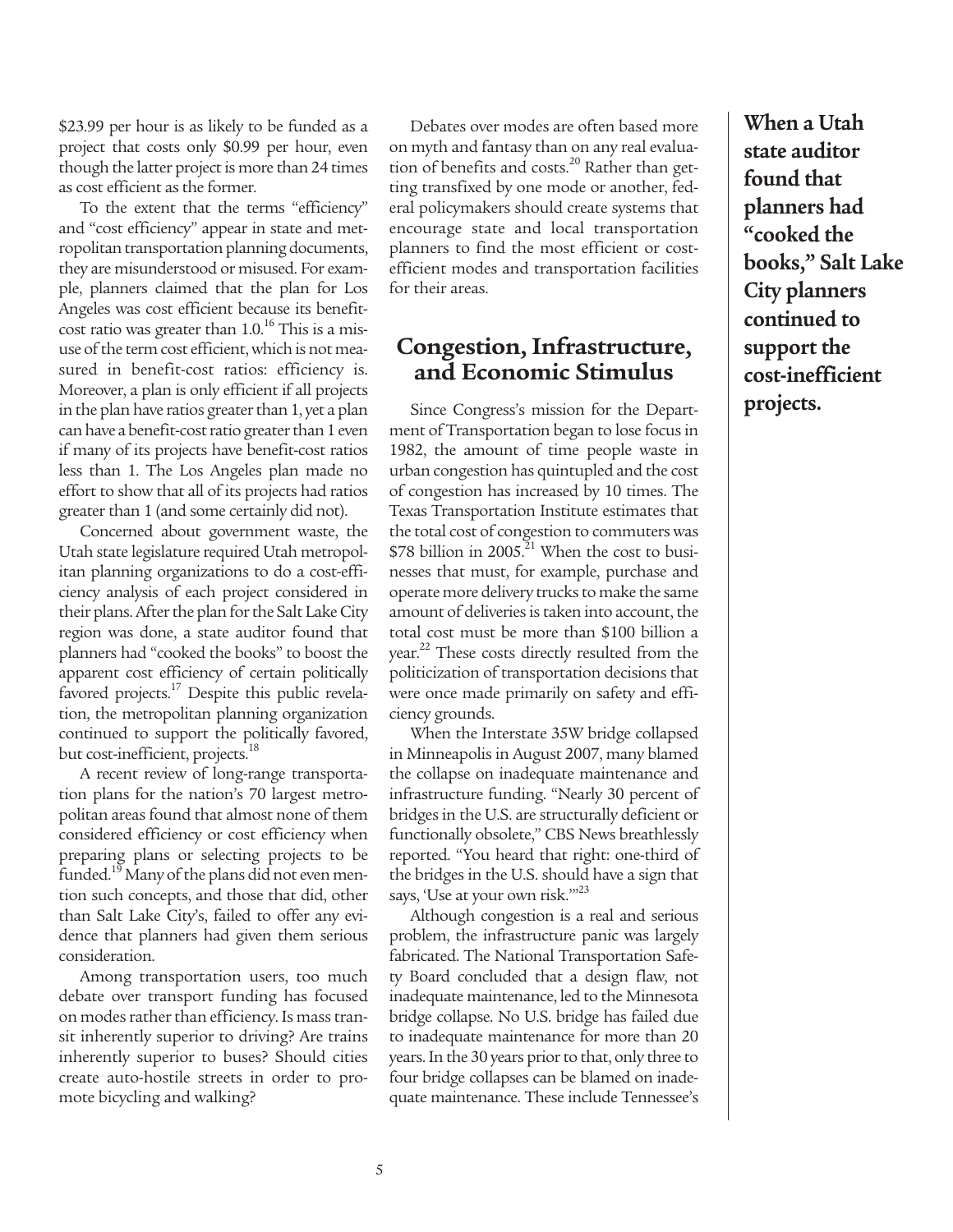Hatchie River Bridge in 1989, New York's Schoharie Creek Bridge in 1987, and Connecticut's Mianus River Bridge in 1983. <sup>24</sup> The collapse of the Silver Bridge across the Ohio River in 1967 led to significantly improved maintenance procedures, but the collapse itself was mainly due to a design flaw. 25

What about the "one-third of the bridges in the U.S." that are supposedly risky to drive upon? That's based on Department of Transportation reports that 12.1 percent of roadway bridges are *structurally deficient* and 13.3 percent are *functionally obsolete*. <sup>26</sup> Note that CBS News rounded up the total—less than 26 percent—to "almost 30 percent," which it immediately inflated to "one third" (which, of course, is 33.3 percent).

At most, however, the real number was 12.1 percent (meaning that the CBS News report was merely 175 percent too high). The 13.3 percent of bridges that are "functionally obsolete" are not in any danger of falling: they merely have narrow lanes, inadequate overhead clearances, overly sharp on- and off-ramps, or other outdated design features. These bridges pose no risk to auto drivers unless the drivers themselves behave recklessly.<sup>27</sup>

The 12.1 percent "structurally deficient" bridges have suffered enough deterioration or damage that their load-carrying abilities are lower than when they were built. But that still doesn't mean they are about to fall down; although they may be closed to heavy loads, the most serious problem is that they cost more to maintain than other bridges.<sup>28</sup>

A close look at the data reveals that more than 90 percent of structurally deficient bridges are local—not state or federal—and more than  $80$  percent are rural. $^{29}$  The average structurally deficient bridge is also less than three-fourths the size of an average bridge in good condition. <sup>30</sup> In other words, these are not George Washington or Golden Gate bridges; the vast majority are small rural county bridges that receive little use. Moreover, far from being a growing crisis, the number of structurally deficient bridges has declined by nearly 50 percent since 1990.<sup>31</sup>

This should not be surprising since, as not-

ed recently in the *New York Times*, U.S. spending on infrastructure as a percentage of our economy is greater than at any time since 1981. The real problem, the *Times* reports, is "an utter lack of seriousness in deciding how that money gets spent." The results are numerous "monuments to waste."32

This is exactly what happened when Congress decided to stimulate the economy by spending more money on transportation. First, the fabricated infrastructure panic led to a serious misallocation of resources. Instead of focusing funds on projects that would relieve congestion, highway funds were focused on infrastructure repair. Second, other transportation funds were dedicated to "monuments to waste": politically attractive, yet practically useless, capital projects.

The stimulus bill raised two important questions that will come up again during transportation reauthorization. First, how can Congress target funds where they are most needed? Second, how do we pay for infrastructure when the federal government is already experiencing record deficits?

The answer to both questions is simple: user fees.Infrastructure may be publicly or privately owned, but most infrastructure—including virtually all transportation infrastructure—is privately used. That means it can be funded out of user fees such as tolls and fares.

Funding infrastructure out of user fees ensures that infrastructure investments are worthwhile, because a key test of value is whether users are willing to pay capital and operating costs. Infrastructure funded out of user fees also makes no long-term contribution to federal deficits. An ideal economic stimulus, then, would be in the form of loans, not grants, to state and local governments to build infrastructure whose costs will be repaid out of user fees.

Some infrastructure may produce values that cannot be captured by user fees, such as reducing pollution or greenhouse gas emissions. Funding of such infrastructure should focus on cost efficiency. Coordinating traffic signals can save people time, fuel, and reduce greenhouse gas emissions at a cost of about

**CBS News rounded up 25.4 percent to "almost 30 percent, " which it immediately inflated to "one third"—when in fact the real number of deficient bridges was 12.1 percent.**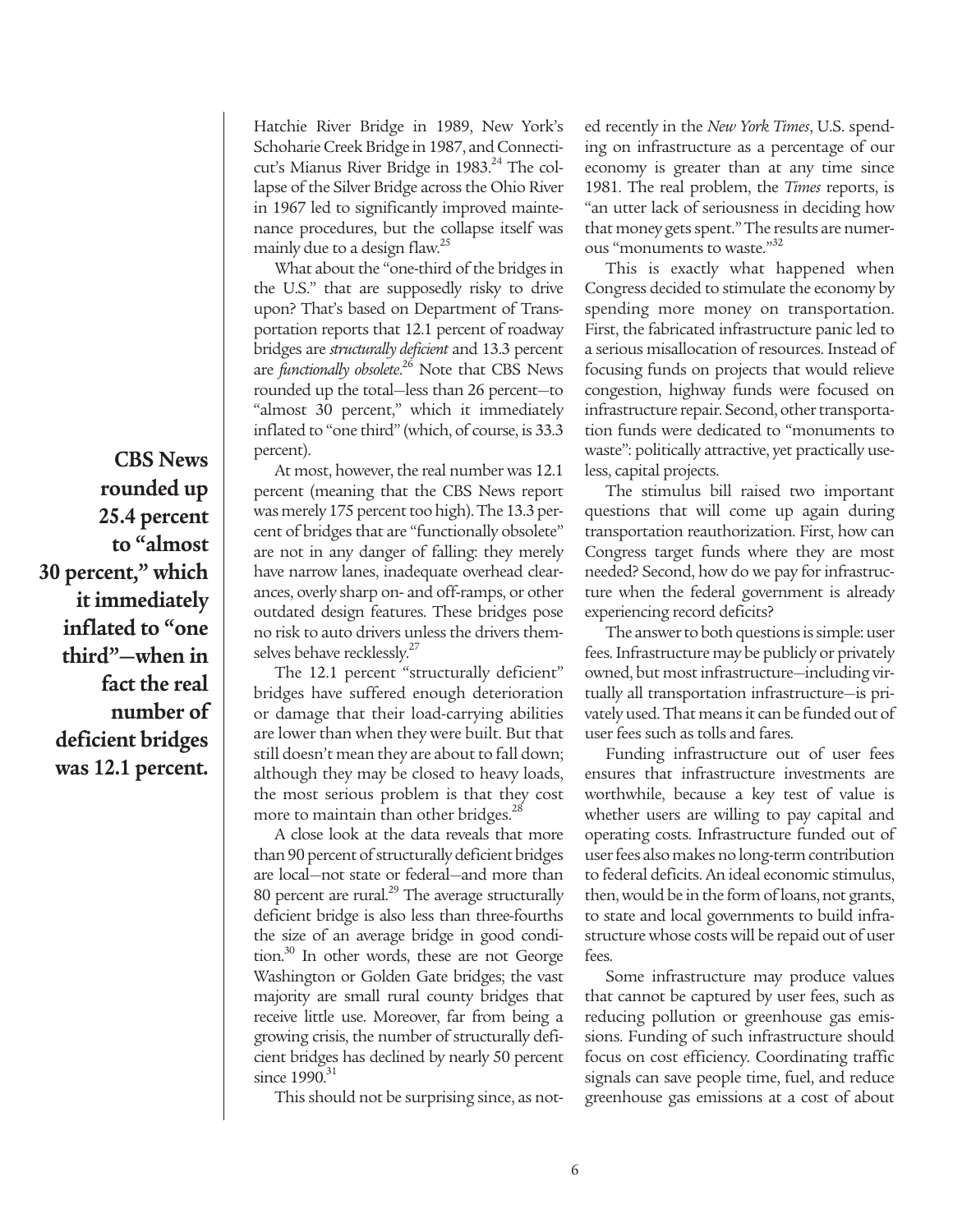\$10 per ton. Building rail transit may not even reduce greenhouse gas emissions, but when it does so, it costs more than \$5,000 a ton. No new rail line should be built until all traffic signals are coordinated and other more cost-efficient solutions are fully funded.

Any efforts to use infrastructure spending to stimulate the economy, whether within or in addition to transportation reauthorization, should rely heavily on user fees and other tools to ensure that such funds are spent in a cost-efficient manner.

# **Finding Appropriate Federal and State Roles**

The increasing numbers of earmarks in federal transportation law, the growing diversion of funds from highway users to other forms of transportation, and the apportionments of federal transportation dollars to more and more different funds are all symptoms of the politicization of surface transportation programs. This politicization, combined with the failure of transportation systems to evolve beyond technologies developed in the 1950s, are signs of the stagnation that inevitably results from government control.

The best way to fix these problems will be for Congress to abolish the Department of Transportation, eliminate federal gas and tire taxes, and allow the states to take over surface transportation programs. The states, in turn, should privatize state highways. Counties and cities should manage local roads and streets through a combination of privatization and funding through vehicle-mile charges or local gas taxes. These changes should lead to dramatic improvements in transportation productivity, safety, and speeds.

This ambitious long-term agenda is unlikely to happen in the 2009 or 2010 reauthorization of federal surface transportation programs. In lieu of such reform, the following eight proposals aim to improve the efficiency of surface transportation programs without foreclosing options to implement more dramatic reforms when the opportunity arises.

# **Eight Proposals**

#### **1. Apportion Funds to States on the Basis of Population, Land Area, and User Fees**

Currently, complex formulas in 23 U.S.C. 104 and 49 U.S.C. sections 5336, 5337, and 5340 apportion most federal surface transportation funds into at least three dozen different accounts. These complex formulas are the result of political debates and negotiations that seek to find a "fair" allocation of revenues between modes and geographic areas. But the result may not be fair and is certainly not efficient. The current highway formula may not be fair because it takes money from densely populated states (so-called "donor states") and gives it to sparsely population states (so-called "recipient states"). The transit formulas are not efficient because they reward transit agencies that build or retain high-cost rail transit systems and penalize agencies that focus on low-cost bus systems.

These complex formulas should be replaced with a simple formula that will not dictate how funds will be spent. Instead, it should simply distribute funds to the states based on simple measures including population, land area, and the transportation user fees collected in the state. Making user fees a prominent part of the formula will give state and metropolitan planners incentives to invest in efficient transportation projects that will cover much, if not all, of their costs out of user fees. It will also discourage them from relying on general taxes to pay for transportation projects, because unlike user fees-such taxes will not be matched by federal funds.

User fees would include gasoline taxes, motor vehicle registration fees, weight/mile taxes, tolls, transit fares, and any other fees collected by transportation agencies that are dedicated to transportation. They would not include any gasoline taxes or other fees that are spent on nontransportation purposes. Nor would they include general sales, property, or income taxes that state or local governments might appropriate to transportation.

The current formulas for apportioning

**Congress should distribute funds according to a simple formula that accounts for each state's population, land area, and transportation user fees.**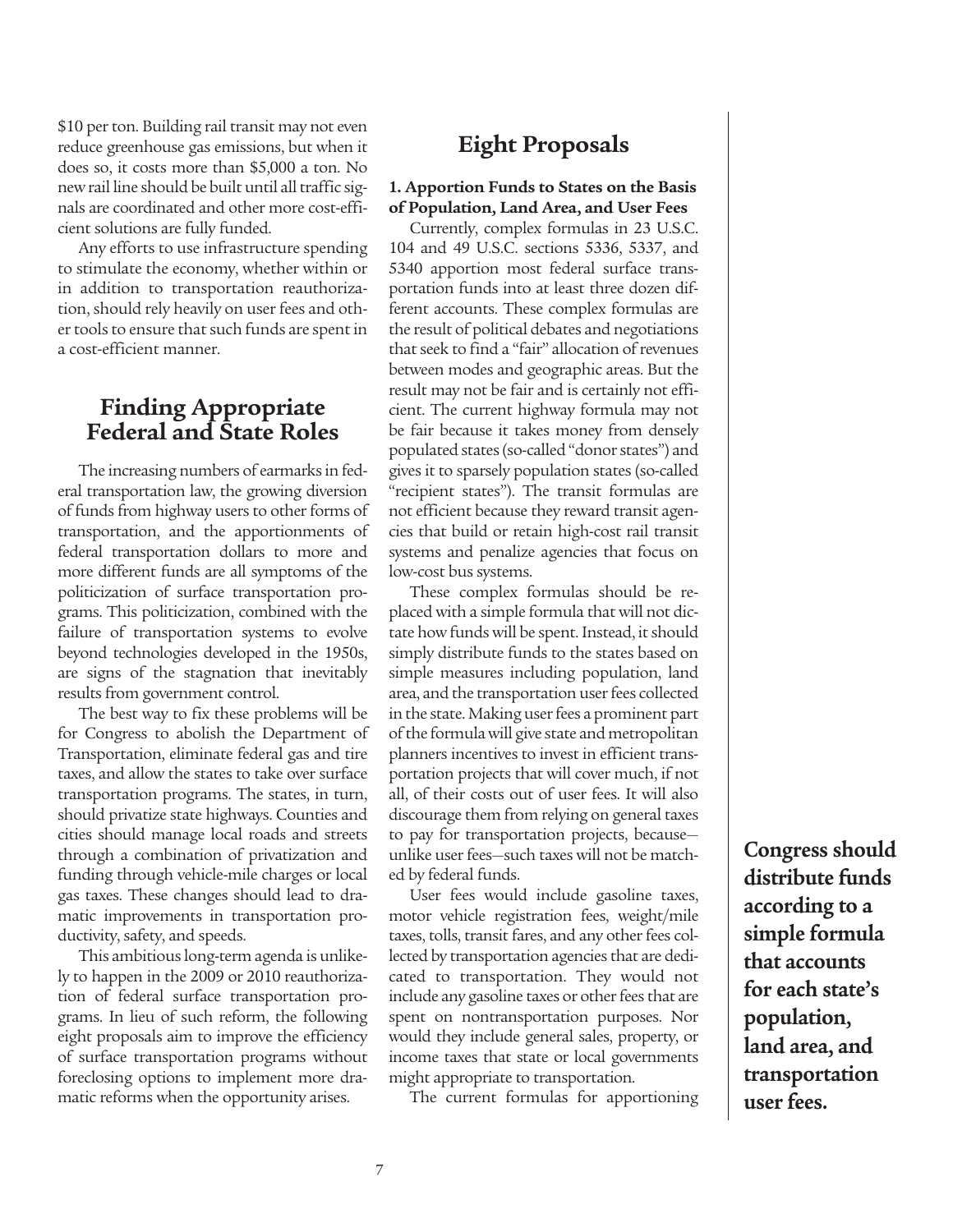**Rewarding states for collecting user fees will lead to a "race to the top" in which states increasingly rely on user fees rather than general taxes to pay for transportation.**

highway funds use such factors as lane miles, vehicle miles, and the ratio of diesel fuel used on the highways in each state (which is apparently a proxy for truck traffic). None of these are truly goals and could be seen as creating perverse incentives, for example, to build too many lane-miles of roads. Population (the people to be served by transportation networks), land area (the area to be served), and user fees (representing how people value transportation) are much better factors that avoid such perverse incentives.

A formula that allocates 50.0 percent of the funds based on user fees, 45.5 percent based on population, and 4.5 percent based on land area produces results that are reasonably close to the current allocations. The main losers from such a formula are states that, because of low gas taxes or other factors, do not currently collect many user fees.

For example, the two biggest losers are Wyoming and Georgia, which also have two of the nation's lowest gas tax rates of 14 and 8 cents per gallon.<sup>33</sup> Wyoming contributes 0.5 percent of all federal highway taxes, but collects only 0.2 percent of state and local user fees, so its share of federal funds would decline by 55 percent. Georgia contributes 3.9 percent of all federal highway taxes but collects only 1.2 percent of state and local user fees, so its share of federal funds would decline by 41 percent. 34

These and other states can increase their share of federal funds by increasing gas taxes or other transportation user fees. This would lead to a "race to the top" in which state and local areas increasingly relied on user fees rather than sales, property, or other general taxes to pay for transportation facilities.

Beyond the allocation formula, Congress may want to direct states to allocate a certain percentage of their funds to urban areas based on population, user fees, or other criteria. Congress may also want to limit federal matching funds to no more than a fixed amount-say 50 percent—for any capital project (and that fixed amount should be the same for all types of projects). Beyond this and the cost-efficiency criteria in Proposal 2, below, Congress should keep specifications for how funds should be used to a minimum.

#### **2. Require That Short-Term Plans Be Efficient or Cost Efficient**

Congress currently requires states and metropolitan areas to write short-term transportation plans, known as*transportationimprovement plans*, or TIPs. However, the law contains few requirements that would ensure that TIPs are cost efficient. To make such plans cost efficient, Congress should require that planners follow a four-step process:

- 1. TIP planners should identify goals that are true outputs. Congress may want to specify certain goals including safety, congestion relief, clean air (in nonattainment areas), and energy efficiency. Under no circumstances should goals include such things as reduced miles of driving, population densities, or percapita transit ridership, as these are only means to output-oriented goals.
- 2. Planners should identify all possible transportation projects that could achieve one or more of those goals.
- 3. Planners should rank all of the projects according to their efficiency and cost efficiency in achieving each of the goals. Rankings should take into account both the amortized capital cost and the operating cost of each project, including dollar, energy, and other costs. Each alternative in the plan would consist of the projects that have the highest costefficiency rankings in meeting one of the goals of the plan, up to the limit of available funds.
- 4. Based on these alternatives, planners should develop a preferred alternative that achieves some appropriately weighted average of all of the goals.

#### **3. Create a Citizen-Enforcement Process That Will Ensure Efficiency and Cost Efficiency**

Congress should place the burden of proof that transportation improvement plans are effi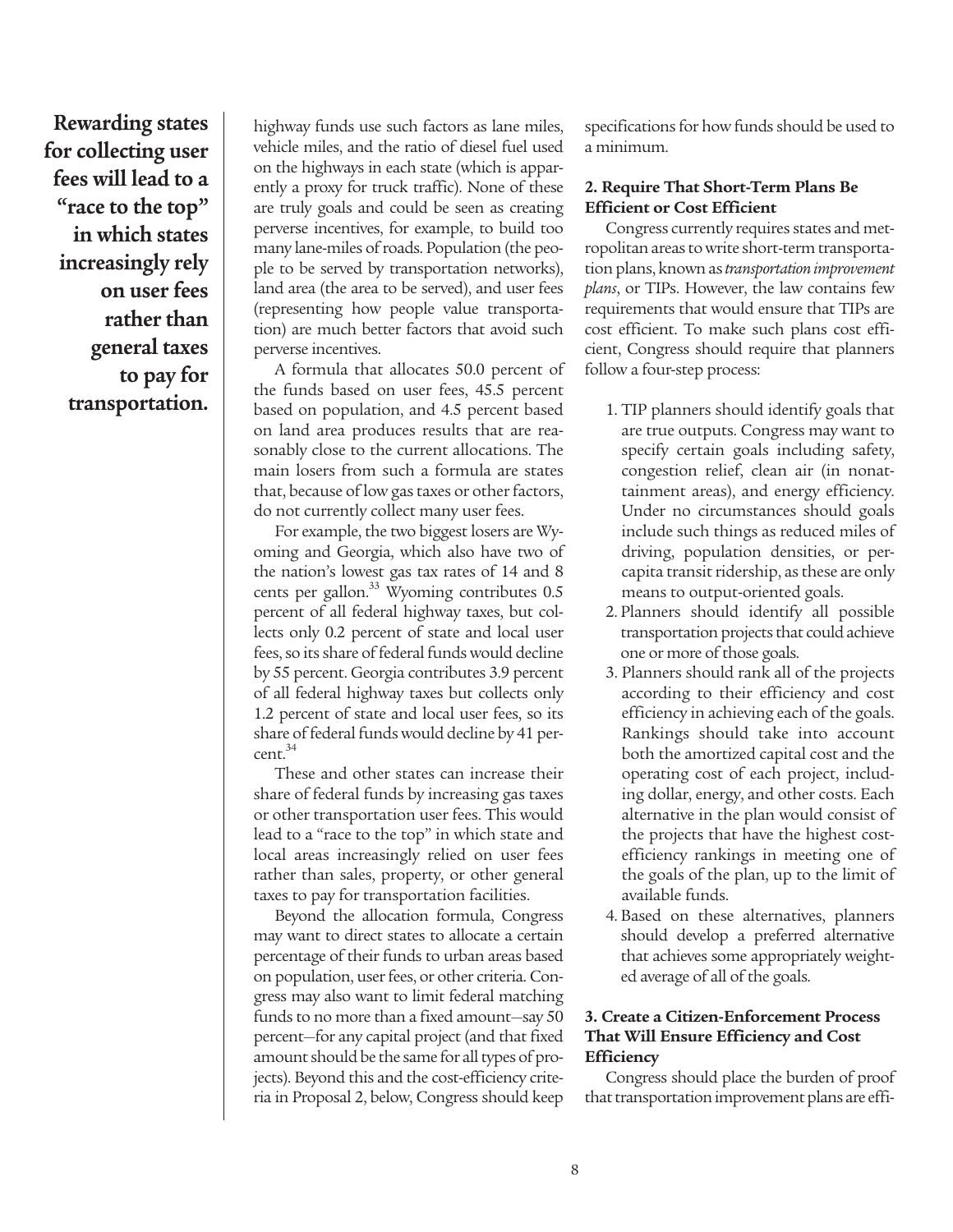cient or cost efficient on the state agencies and metropolitan planning organizations writing the plans. To enforce this burden and to discourage state and metropolitan planners from "cooking the books" to bias the process towards politically favored projects, the secretary of Transportation should create an appeals processthat citizens can use to ask the secretary to review and reject plans that may not be efficient or cost efficient.

Citizens could challenge plans based on their failure to consider a full range of projects, because they selected a project or alternative that is not cost efficient in meeting the goals, or because they fabricated data to make it appear that a project is cost efficient when it is not. States or urban areas whose plans are not cost efficient would be denied a share of their federal funds until they are made cost efficient.

Similar appeals processes already exist in many other agencies. For example, the Forest Service allows citizens to appeal its plans, and the Department of the Interior has a Board of Land Appeals. These appeals processes provide a low-cost way of settling disputes and ensuring that local officials follow national laws and policies. The Department of Transportation's appeals process would be unique in that it would focus on cost efficiency, something that has not been an enforceable standard in most other agencies.

Citizens unsatisfied with the Secretary's decision could take the plans to court. Since the efficiency and cost-efficiency criteria are clear and easily quantifiable, a minimal amount of litigation should be needed to set standards that state and metropolitan transportation agencies must follow. Once those standards are set, agencies will have an incentive to meet them in order to avoid having their plans overturned by the Secretary.

#### **4. Eliminate Long-Range Transportation Planning**

Congress currently requires states and metropolitan areas to write and regularly update long-range (20 years or more) transportation plans.<sup>35</sup> Yet these plans actually do more harm than good.

No one can predict transportation needs 5 years from now, much less 20 years. Yet, once written, plans often get politically locked in, no matter how actual needs or facts change.

For example, as a part of a political deal among all of Denver's local governments, Denver wrote a transportation plan that included building a commuter-rail line to the distant suburb of Longmont. When the plan was written, planners estimated it would cost \$16 per trip to carry riders on the line. Since then, projected costs have increased by 59 percent and projected ridership has declined by 45 percent. The line is now projected to cost \$60 per trip, while bus-rapid transit along a parallel route is projected to cost less than \$10 per trip.<sup>36</sup> Yet neither Denver's transit agency nor Denver's metropolitan planning organization is seriously considering not building the rail line.

Since no one can accurately predict the future, Congress should not require states and metropolitan planning organizations to pretend they can. Congress should also eliminate requirements that at least 1.25 percent of federal transportation funds should be spent on planning. Beyond the steps listed in Proposal 2, Congress should not specify any detailed planning processes, such as public involvement or clean-air conformance.

#### **5. Allow Unlimited Use of Road Tolls**

As cars become more fuel efficient and alternative fuels become available, the gas tax is increasingly ineffective as a way of raising funds for transportation. In the long run, tolls are a better way of paying for major highways, especially highways that are likely to become congested.

When Congress first created the Interstate Highway System in 1956, it rejected tolls as a way of paying for roads because of the congestion and delays created at tollbooths. Today's electronic tolling systems, including automatic recording of license plates of vehicles without toll transponders, eliminates this objection. Tolls have the added advantage over gas taxes in that they can vary according to the actual cost of the road and by the amount of traffic in order to smooth out the peaks and **To ensure efficient transportation funding, citizens should be able to appeal plans that lack a full range of alternatives, that are not cost efficient, or that fabricate data.**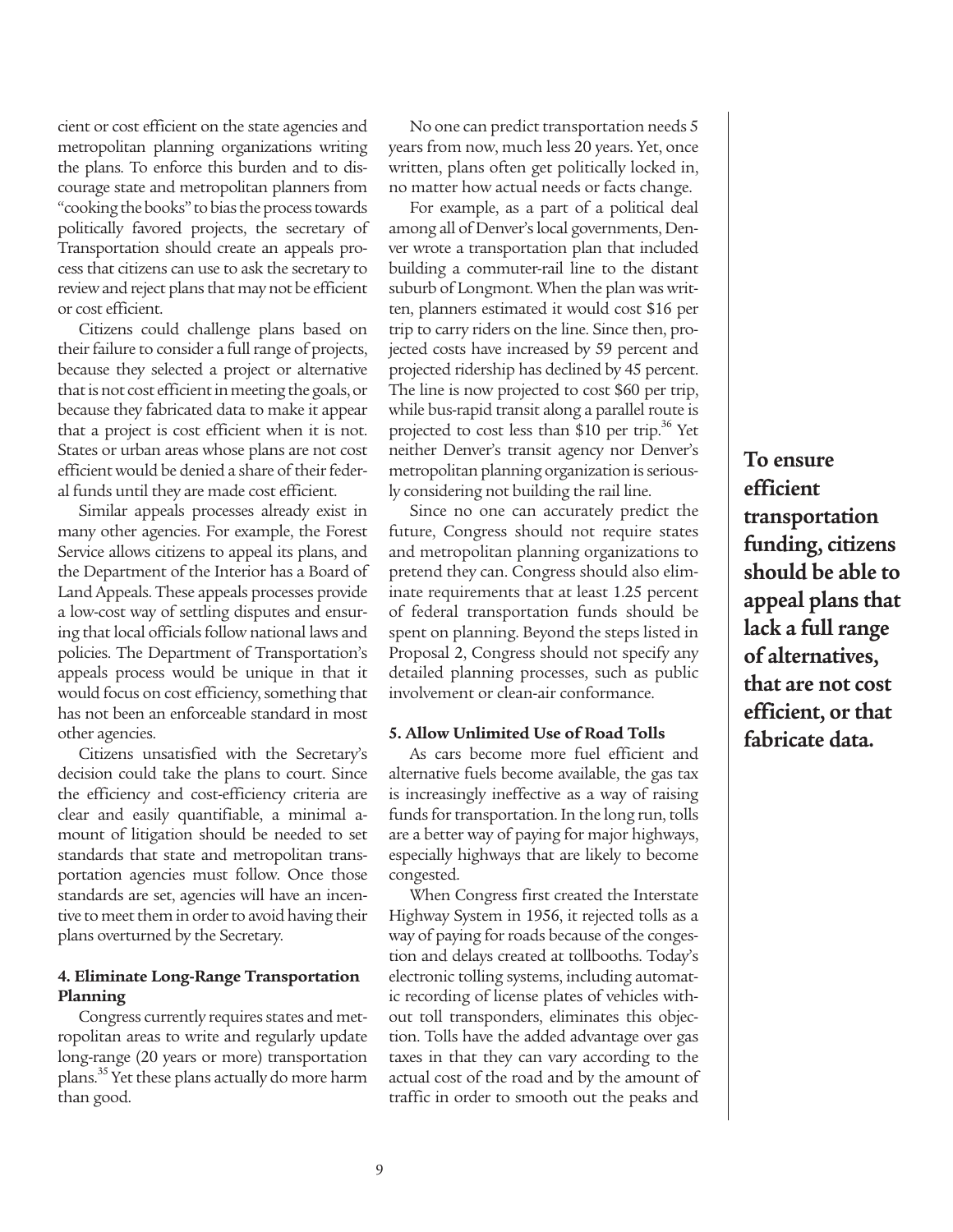troughs in travel demand and thereby eliminate congestion.

While Congress has removed the absolute prohibition against tolls, current law still contains several restrictions against tolls. For example, 23 U.S.C. 129 authorizes a limited number of toll projects. Beyond this, 23 U.S.C. 301 requires that all other federally funded roads be "toll-free." These limits and restrictions should be eliminated.

#### **6. Eliminate Clean-Air Mandates**

Air quality was a serious problem in most U.S. urban areas in the 1960s, and automobiles were guilty of causing much of that problem. The Clean Air Act of 1970 led to two very different approaches to solving that problem. First, the law required automakers to build successively cleaner cars. Second, the Environmental Protection Agency encouraged cities to adopt plans that would attempt to modify travel behaviors by discouraging driving and promoting mass transit.

Today, nearly 40 years later, the results of these two approaches are clear. The technical solutions to tailpipe emissions have largely eliminated air pollution in most urban areas.<sup>37</sup> At the same time, efforts to reduce air pollution by getting people to drive less were largely unsuccessful, and may even have done more harm than good: one popular technique to discourage driving is to increase congestion, yet cars pollute more in congested traffic.<sup>38</sup> As commuting expert Alan Pisarski recently told the Institute of Transportation Engineers, "the solution to air quality issues in the United States is attributable to . . . at least 95 percent technology (some say 105 percent)," while behavioral tools provided only minus 5 to 5 percent of the solution. 39

According to Harvard transportation experts Arnold Howitt and Alan Altschuler, the Clean Air Act Amendments of 1990, combined with the 1991 transportation reauthorization law, "arguably made air quality the premier objective of the nation's surface transportation programs." <sup>40</sup> Yet, because they focus on ineffective behavioral controls aimed at reducing per-capita driving, many of the cleanair requirements in the law are not cost efficient. Some, such as restrictions on adding highway capacity in congested areas, are actually counterproductive, because new capacity can reduce the pollution generated by cars in congested conditions.

While clean air should remain an important cost-efficiency goal of the short-term transportation plans, as described in Proposal 2, it should not be the overriding goal. Nor should Congress prescribe solutions that may not be cost-effective, or effective at all, in cleaning the air.

#### **7. Avoid Earmarks**

Congress did not include any earmarks in transportation reauthorization bills until the 1982 bill, which included 10 earmarks. Since then, they have grown exponentially: 152 in 1987, 538 in 1991, 1,850 in 1998, and about 7,000 in 2005. <sup>41</sup> At this rate of exponential growth, the next reauthorization, if passed in 2010, will have nearly 40,000 earmarks!

Some earmarks are clearly not cost efficient because they are not even spent on transportation purposes. For example, about 30 earmarks in the 2005 reauthorization were for visitors' centers in various national parks and other public lands. A few of these were related to transportation, but many were not.

Beyond this, earmarks are almost by definition not cost efficient, because if they were cost efficient, they would be funded by a costefficient planning system without the earmark. Some members of Congress may argue that the current transportation planning system is not cost efficient and the earmarks are aimed at overcoming thislack of cost efficiency. But it would be better to make the process cost efficient than to hamper it with even more earmarks.

#### **8. Remove Employee Protective Arrangements from Transit Law**

Urban mass transit is the most disappointing performer and least-productive part of the nation's transportation system. Since 1964, when Congress first passed the Urban Mass Transportation Act, transit costs have

**Although air quality should be an important goal of transportation, it should not override other goals such as congestion relief or safety.**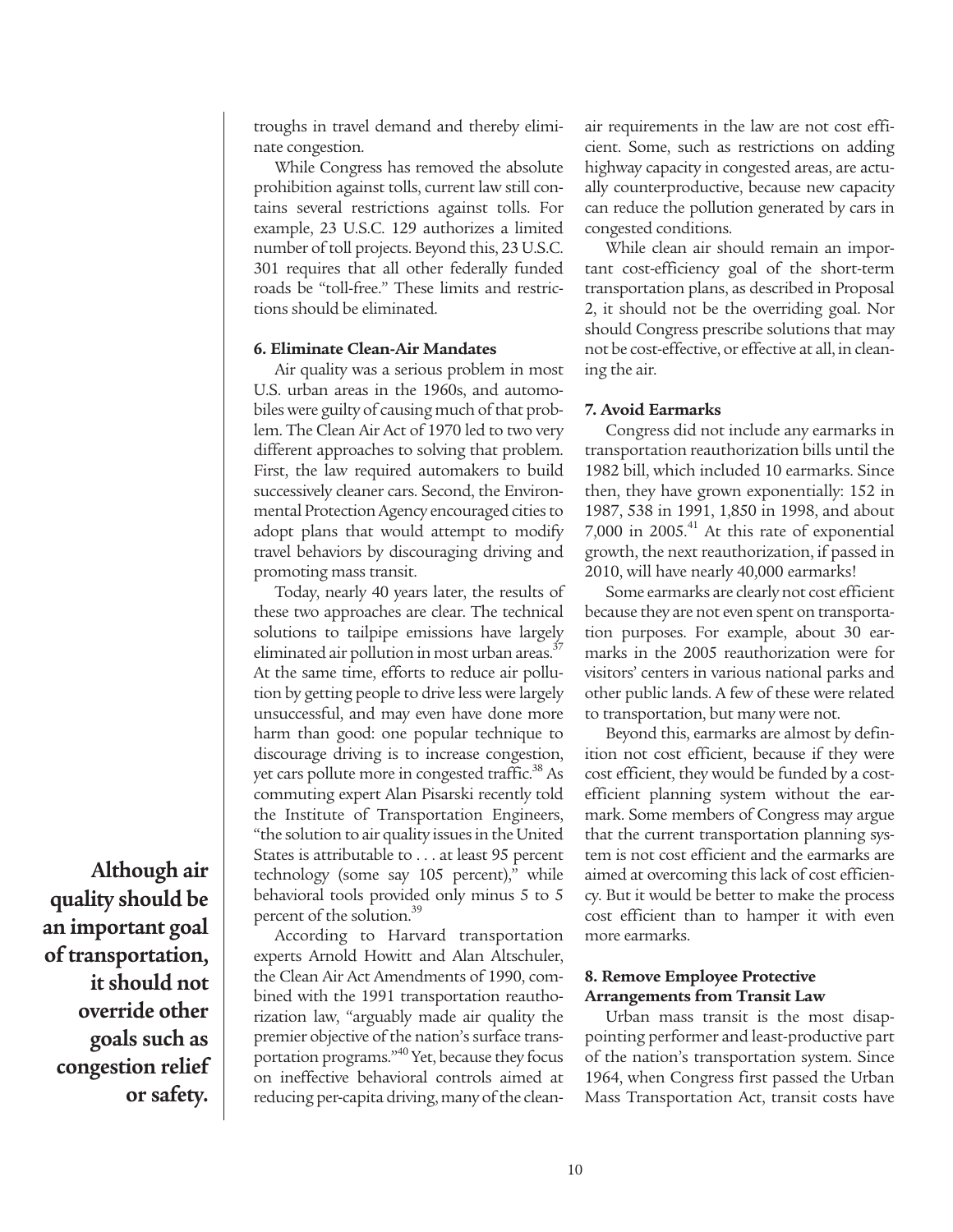risen far faster than either revenues or ridership. This signals a tremendous decline in productivity.

"It's uncommon to find such a rapid productivity decline in any industry," wrote University of California economist Charles Lave in 1994. "If transit productivity had merely remained constant since 1964," Lave wrote, "total operating costs would be more than 40 percent lower" in 1985, the last year for which he had data.<sup>42</sup> By 2006, after adjusting for inflation, operating costs per trip were 2.3 times as much as they were in 1964, while average fares had fallen by 24 percent from 1964.<sup>43</sup> All of this additional cost came out of taxpayers' pockets.

Thanks to this decline in productivity, transit is the most expensive form of travel in the U.S. In 2006, Americans spent about 13 cents per passenger mile flying, 23 cents driving, and 56 cents on Amtrak, but they spent 85 cents per passenger mile for public transit. While users pay nearly all of the costs of flying and driving, and 60 percent of the costs of Amtrak, taxpayers subsidize more than 70 percent of the costs of transit.<sup>44</sup>

One reason for transit's loss in productivity is the lack of any cost-efficiency requirements in federal transit funding. Instead, much of that funding, such as New Starts money, is distributed on a first-come, first-served basis, which actually encourages transit agencies to propose high-cost projects rather than ones that are cost efficient. Proposals 2 and 3, regarding cost efficiency,should fix this problem.

Another reason for the decline in productivity, however, is the "employee protection" requirement in federal transit law. <sup>45</sup> This provision effectively gives transit labor unions the right to veto any federal grants to transit agencies, forcing the agencies to agree to union demands.

For example, one way transit agencies can increase productivity is to contract out transit service to private operators such as First Transit and Stagecoach. For example, Denver contracts out about half of its bus routes and pays contractors only 53 percent as much per bus mile as it spends on its own directly operated routes. 46

Given this cost advantage, transit agencies that now operate their own routes could almost double service to transit riders, at no additional cost to taxpayers, by contracting out. Despite this, 92 percent of transit riders in 2007 were carried by directly operated services.<sup>47</sup> The reason is that unions object to contracted services because the contracting companies are often nonunion. Most contracting is done in places where transit has not traditionally been unionized, such as Phoenix and Las Vegas. Denver contracts half its service only because the Colorado legislature requires it to do so, a law the unions would like to change. 48

As a result, while the labor productivity of almost every other industry steadily increases, transit's labor productivity—the number of trips carried per employee—declined by more than 1 percent per year between 1990 and 2006. <sup>49</sup> Cost-efficiency requirements, combined with the repeal of the employee protection requirement, will help the transit industry to reverse this decline.

## **Conclusion**

America's surface transportation network would be extraordinarily improved if only transportation users were able to get what they pay for and asked to pay for what they get. Getting what you pay for ensures that scarce transportation dollars are not spent on facilities that people really do not need. Paying for what you get ensures that the facilities we build are the ones that people will really use.

Achieving these twin goals means making several major changes in the next reauthorization of federal surface transportation programs. One important change is to encourage states to focus on user fees rather than taxes to pay for transportation improvements. A second important change should be to promote the cost-efficient use of transportation resources. Finally, Congress should ensure that these changes are properly implemented by directing the Department of Transportation to create a citizens' enforcement process. Mak**Thanks to a rapid decline in productivity, urban transit is the most expensive form of travel in the United States.**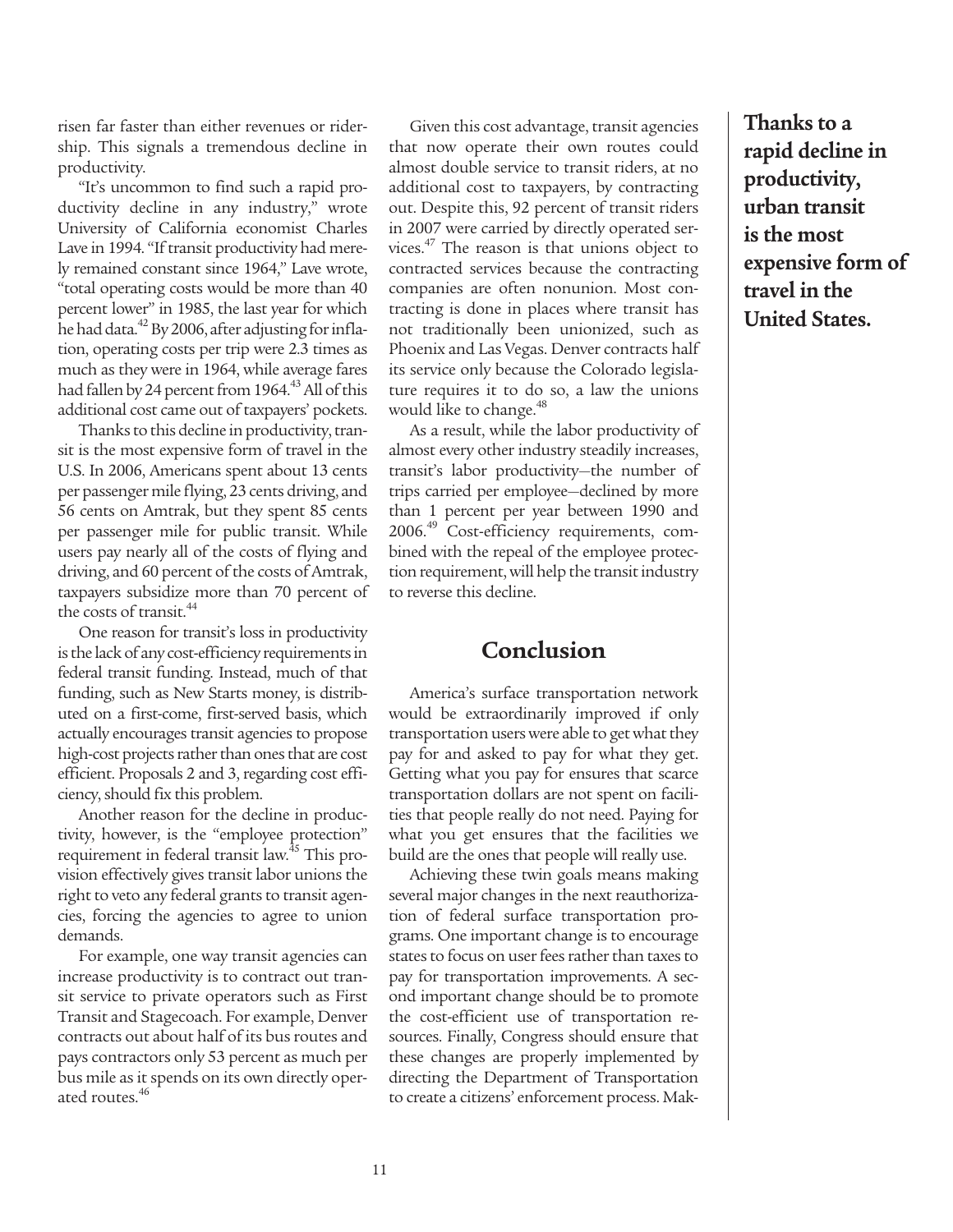ing these changes will save taxpayers billions of dollars and lead to a tremendousincrease in national wealth and productivity.

#### **Notes**

1. Peter Drucker, *The New Realities* (New York: Harper & Row, 1989), p. 66.

2. William Niskanen, *Bureaucracy and Representative Government* (Chicago: Aldine & Atherton, 1971), p. 38.

3. William Kaszynski, *The American Highway: The History and Culture of Roads in the United States* (Jefferson, NC: MacFarland, 2000), p. 166.

4. *Highway Statistics 2006* (Washington: U.S. Department of Transportation, 2007), Table VM-1, tinyurl.com/4zkbtd.

5. *National Transportation Statistics* (Washington: U.S. Department of Transportation, 2008), Tables 1-37 and 1-46b, tinyurl.com/3rvcqs, tinyurl.com/ 4jrxqj.

6. M. Ishaq Nadiri and Theofanis P. Mamuneas, "Effects of Public Infrastructure andR&D Capital on the Cost Structure and Performance of U.S. Manufacturing Industries," *Review of Economics and Statistics* 76, no. 1 (1994): 22–37.

7. *Highway Statistics 2006*, Tables FI-20 and VM-2, tinyurl.com/4tuw8o, tinyurl.com/48lsw2.

8. Wendell Cox and Jean Love, *40 Years of the US Interstate Highway System: An Analysis—The Best Investment a Nation Ever Made* (Washington: American Highway Users Alliance, 1996), tinyurl.com/ 476z6m.

9. Highway Statistics 2007 (Washington: U.S. Department of Transportation, 2008), Table FE-21B, tinyurl.com/4daqhp; *FTA Fiscal Year 2006 Apportionments and Allocations Notice* (Washington: Federal Transit Administration, 2006), Table 1, tinyurl.com/4jrevw.

10. *Highway Statistics 2007* (Washington: U.S. Department of Transportation, 2008), Table FA-4A, tinyurl.com/4p9kgl.

11. Ronald Utt, *Reauthorization of TEA-21: A Primer on Reforming the Federal Highway and Transit Programs* (Washington: Heritage Foundation, 2003), p. 6, tinyurl.com/7ajfk9.

12. Shorey Peterson, "The Highway from the Point of View of the Economist," in *Highways in* *our National Life: A Symposium*, ed. Jean Labatut and Wheaton J. Lane (Princeton: Princeton University Press, 1950), p. 194.

13. Hillary Clinton, "Senator Clinton Urges Support for Mass Transit," September 9, 2008, tiny url.com/5qnu2l; "Why Public Transit Must Be Subsidized," Pennsylvania Transit Coalition, tiny url.com/5vsvsg.

14. 5 U.S.C. 306(a)(2), 31 U.S.C. 1115(a)(2).

15. *Annual Report on Funding Recommendations: Proposed Allocations of Funds for Fiscal Year 2009: New Starts, Small Starts,Alternative Transportation in Parks and Public Lands* (Washington: Federal Transit Administration, 2008), p. B-12, tinyurl.com/4sk3fp.

16. *Draft 2008 Regional Transportation Plan* (Los Angeles: Southern California Association of Governments, 2008), p. 172.

17. *A Review of the Transportation Prioritization Process* (Salt Lake City: Legislative Auditor General, 2007), pp. 5–6, tinyurl.com/35uw36.

18. Salt Lake County Council of Governments (minutes to November 26, 2007 meeting), p. 4, tinyurl.com/2jyfax.

19. Randal O'Toole, "Roadmap to Gridlock: The Failure of Long-Range Metropolitan Transportation Planning," Cato Institute Policy Analysis no. 617, May 27, 2008.

20. Jonathan Richmond, *Transport of Delight: The Mythical Conception of Rail Transit in Los Angeles* (Akron, OH: University of Akron, 2005).

21. David Schrank and Tim Lomax, *The 2007 Urban Mobility Report* (College Station, TX: Texas Transportation Institute, 2007); "Mobility Data for All 437 Urban Areas," tinyurl.com/yplcj5.

22. *The Cost of Congestion to the Economy of the Portland Region* (Portland: Portland Business Alliance, 2005), pp. 13–14.

23. Kristin Dross, "Battered Bridges," CBS News, August 2, 2007, tinyurl.com/dm6x8p.

24. "Tennessee IsFaultedinCollapseofBridge,"*New York Times*, June 6, 1990, tinyurl.com/9ktwvh; "Collapse of New York Thruway (I-90) Bridge Schoharie Creek," National Transportation Safety Board, April 29, 1988, tinyurl.com/9xbtdc; "Collapse of a Suspended Span of Route 95 Highway Bridge over the Mianus River," National Transportation Safety Board, July 19, 1984, tinyurl.com/dy gnz3.

25. Chris LeRose, "The Collapse of the Silver Bridge,"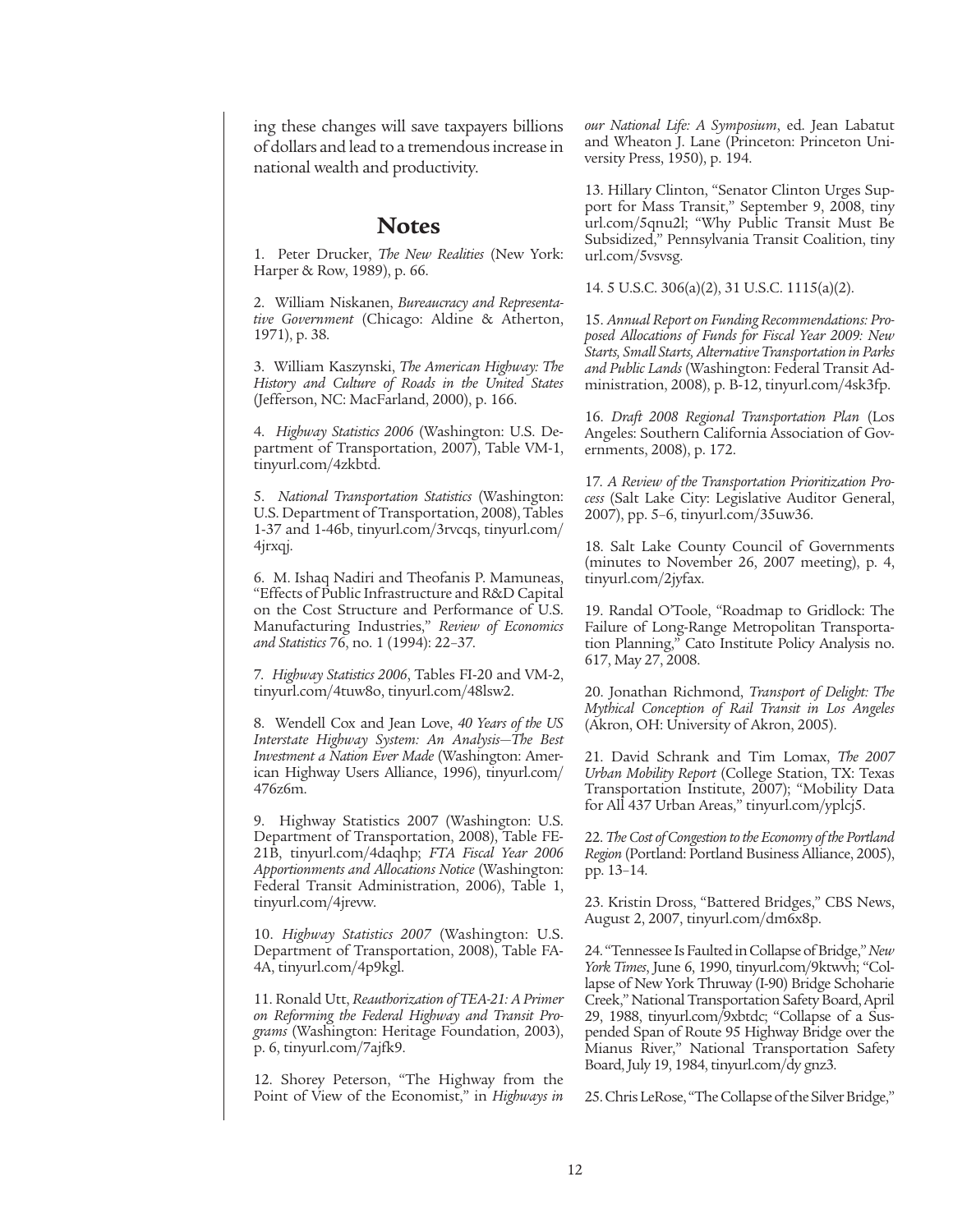*West Virginia Historical Quarterly*, October 2001, tiny url.com/c3ab9t.

26. "Deficient Bridges by State and Highway System," Federal Highway Administration, 2008, tinyurl.com/da9qqm.

27. *2006 Status of the Nation's Highways, Bridges, and Transit: Conditions and Performance* (Washington: Federal Highway Administration, 2007), pp. 3–15, tinyurl.com/brvl62.

28. *2006 Status of the Nation's Highways, Bridges, and Transit*, pp. 3–14, tinyurl.com/brvl62.

29. *National Transportation Statistics* (Washington: Bureau of Transportation Statistics, 2008), Table 1-27, tinyurl.com/at54jv.

30. "Deficient Bridges by State and Highway System," tinyurl.com/da9qqm.

31. *National Transportation Statistics*, Table 1-27, tiny url.com/at54jv.

32. David Leonhardt, "Piling Up Monuments of Waste," *New York Times*, November 18, 2008, tinyurl.com/6hxcx8.

33. *Highway Statistics 2006* (Washington: U.S. Department of Transportation, 2007), Table MF-121T.

34. *Highway Statistics 2006* (Washington: U.S. Department of Transportation, 2007), Tables DF, FE-9, and LGF-21.

35. 23 U.S.C. 134(i), 23 U.S.C. 135(f), 49 U.S.C. 5304(f), 49 U.S.C. 5303(i).

36. *Review of FasTracks Options and Additional Analysis* (Denver: RTD, 2008), p. 7, tinyurl.com/ 63aj2j.

37. Joel Schwartz, "Clearing the Air," *PERC Reports* (Spring 2008): 12–15, tinyurl.com/669ngv.

38. Arnold M. Howitt and Alan Altschuler, "The Politics of Controlling Auto Air Pollution," in *Essays in Transportation Economics and Policy: A Handbook in Honor of John R Meyer*, ed. J. GomezIbanez, W. B. Tye, and C. Winston (Washington: National Academy Press, 1999), p. 225.

39. Alan Pisarski, "The Nexus of Environment, Energy, and the Economy: A Win, Win, Win Opportunity," *ITE Journal* (January 2009): 37, tinyurl. com/c6v52b.

40. Arnold M. Howitt and Alan Altschuler, p. 241.

41. Ronald Utt, *A Primer on Lobbyists, Earmarks, and Congressional Reform* (Washington: Heritage Foundation, 2006), Table 1, tinyurl.com/2jfkhu.

42.Charles Lave, "It Wasn't Supposed to Turn out Like This: Federal Subsidies and Declining Transit Productivity," *Access* (Fall 1994), p. 21.

43. *2008 Public Transportation Fact Book* (Washington: American Public Transportation Association, 2008), Tables 5 and 46.

44. *National Transportation Statistics 2008* (Washington: Bureau of Transportation Statistics, 2008), Tables 1-37, 3-07, and 3-16; *2006 National Transit Database* (Washington: Federal Transit Administration, 2007), "Capital Use" and "Operating Expenses" spreadsheets; *National Economic Accounts* (Washington: Bureau of Economic Analysis, 2008), Table 2.5.5; *2006 Annual Report* (Washington: Amtrak, 2007), p. 20.

45. 49 U.S.C. 5333(b).

46. *2007 National Transit Database* (Washington: U.S. Department of Transportation, 2008), "operating expenses" and "service" spreadsheets.

47. *2007NationalTransit Database*(Washington: U.S. Department of Transportation, 2008), "service" spreadsheet.

48. Kevin Flynn, "Union Aims to Nix Mandated Level of RTD Contractors," *Rocky Mountain News*, February 7, 2007, tinyurl.com/8aohrq.

49. *2006 Public Transportation Fact Book* (Washington: American Public Transportation Association, 2006), Tables 7 and 23; *2008 Public Transportation Fact Book* (Washington: American Public Transportation Association, 2008), Tables 5 and 23.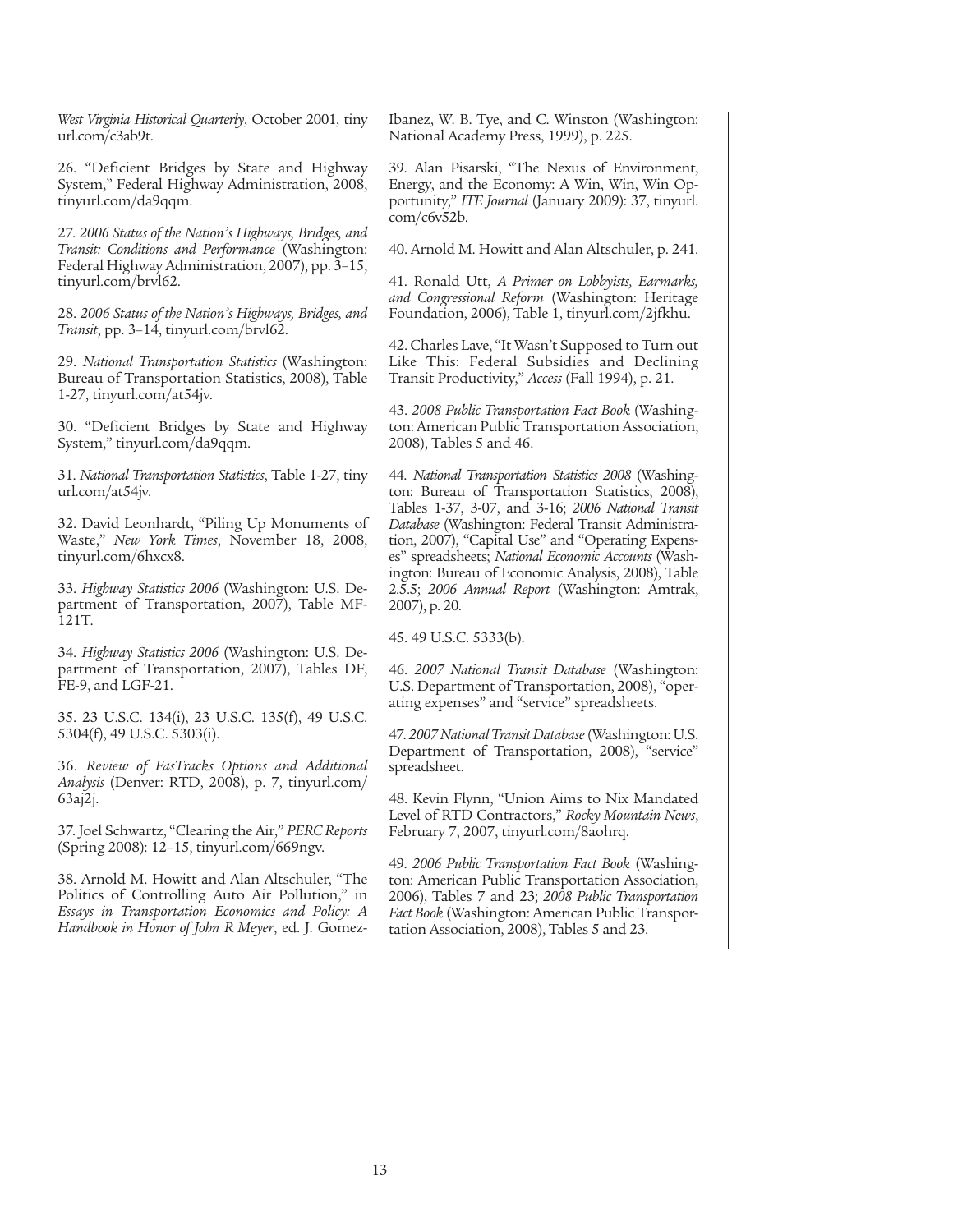#### **STUDIES IN THE POLICY ANALYSIS SERIES**

- 643. **Halfway to Where? Answering the Key Questions of Health Care Reform** by Michael Tanner (September 9, 2009)
- 642. **Fannie Med? Why a "Public Option" Is Hazardous to Your Health** by Michael F. Cannon (July 27, 2009)
- 641. **The Poverty of Preschool Promises: Saving Children and Money with the Early Education Tax Credit** by Adam B. Schaeffer (August 3, 2009)
- 640. **Thinking Clearly about Economic Inequality** by Will Wilkinson (July 14, 2009)
- 639. **Broadcast Localism and the Lessons of the Fairness Doctrine** by John Samples (May 27, 2009)
- 638. **Obamacare to Come: Seven Bad Ideas for Health Care Reform** by Michael Tanner (May 21, 2009)
- 637. **Bright Lines and Bailouts: To Bail or Not To Bail, That Is the Question** by Vern McKinley and Gary Gegenheimer (April 21, 2009)
- 636. **Pakistan and the Future of U.S. Policy** by Malou Innocent (April 13, 2009)
- 635. **NATO at 60: A Hollow Alliance** by Ted Galen Carpenter (March 30, 2009)
- 634. **Financial Crisis and Public Policy** by Jagadeesh Gokhale (March 23, 2009)
- 633. **Health-Status Insurance: How Markets Can Provide Health Security** by John H. Cochrane (February 18, 2009)
- 632. **A Better Way to Generate and Use Comparative-Effectiveness Research** by Michael F. Cannon (February 6, 2009)
- 631. **Troubled Neighbor: Mexico's Drug Violence Poses a Threat to the United States** by Ted Galen Carpenter (February 2, 2009)
- 630. **A Matter of Trust: Why Congress Should Turn Federal Lands into Fiduciary Trusts** by Randal O'Toole (January 15, 2009)
- 629. **Unbearable Burden? Living and Paying Student Loans as a First-Year Teacher** by Neal McCluskey (December 15, 2008)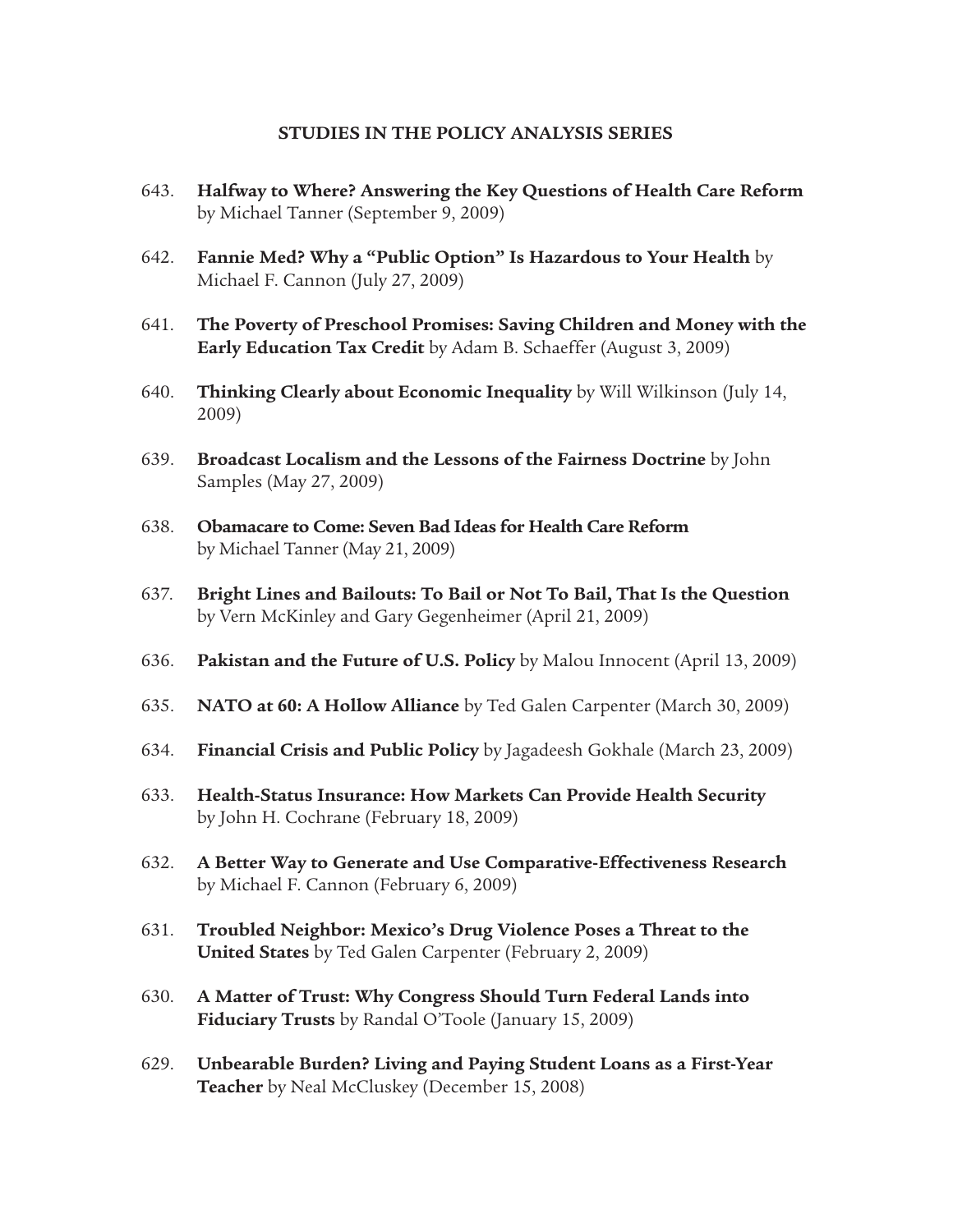- 628. **The Case against Government Intervention in Energy Markets: Revisited Once Again** by Richard L. Gordon (December 1, 2008)
- 627. **A Federal Renewable Electricity Requirement: What's Not to Like?** by Robert J. Michaels (November 13, 2008)
- 626. **The Durable Internet: Preserving Network Neutrality without Regulation** by Timothy B. Lee (November 12, 2008)
- 625. **High-Speed Rail: The Wrong Road for America** by Randal O'Toole (October 31, 2008)
- 624. **Fiscal Policy Report Card on America's Governors: 2008** by Chris Edwards (October 20, 2008)
- 623. **Two Kinds of Change: Comparing the Candidates on Foreign Policy** by Justin Logan (October 14, 2008)
- 622. **A Critique of the National Popular Vote Plan for Electing the President** by John Samples (October 13, 2008)
- 621. **Medical Licensing: An Obstacle to Affordable, Quality Care** by Shirley Svorny (September 17, 2008)
- 620. **Markets vs. Monopolies in Education: A Global Review of the Evidence** by Andrew J. Coulson (September 10, 2008)
- 619. **Executive Pay: Regulation vs. Market Competition** by Ira T. Kay and Steven Van Putten (September 10, 2008)
- 618. **The Fiscal Impact of a Large-Scale Education Tax Credit Program** by Andrew J. Coulson with a Technical Appendix by Anca M. Cotet (July 1, 2008)
- 617. **Roadmap to Gridlock: The Failure of Long-Range Metropolitan Transportation Planning** by Randal O'Toole (May 27, 2008)
- 616. **Dismal Science: The Shortcomings of U.S. School Choice Research and How to Address Them** by John Merrifield (April 16, 2008)
- 615. **Does Rail Transit Save Energy or Reduce Greenhouse Gas Emissions?** by Randal O'Toole (April 14, 2008)
- 614. **Organ Sales and Moral Travails: Lessons from the Living Kidney Vendor Program in Iran** by Benjamin E. Hippen (March 20, 2008)